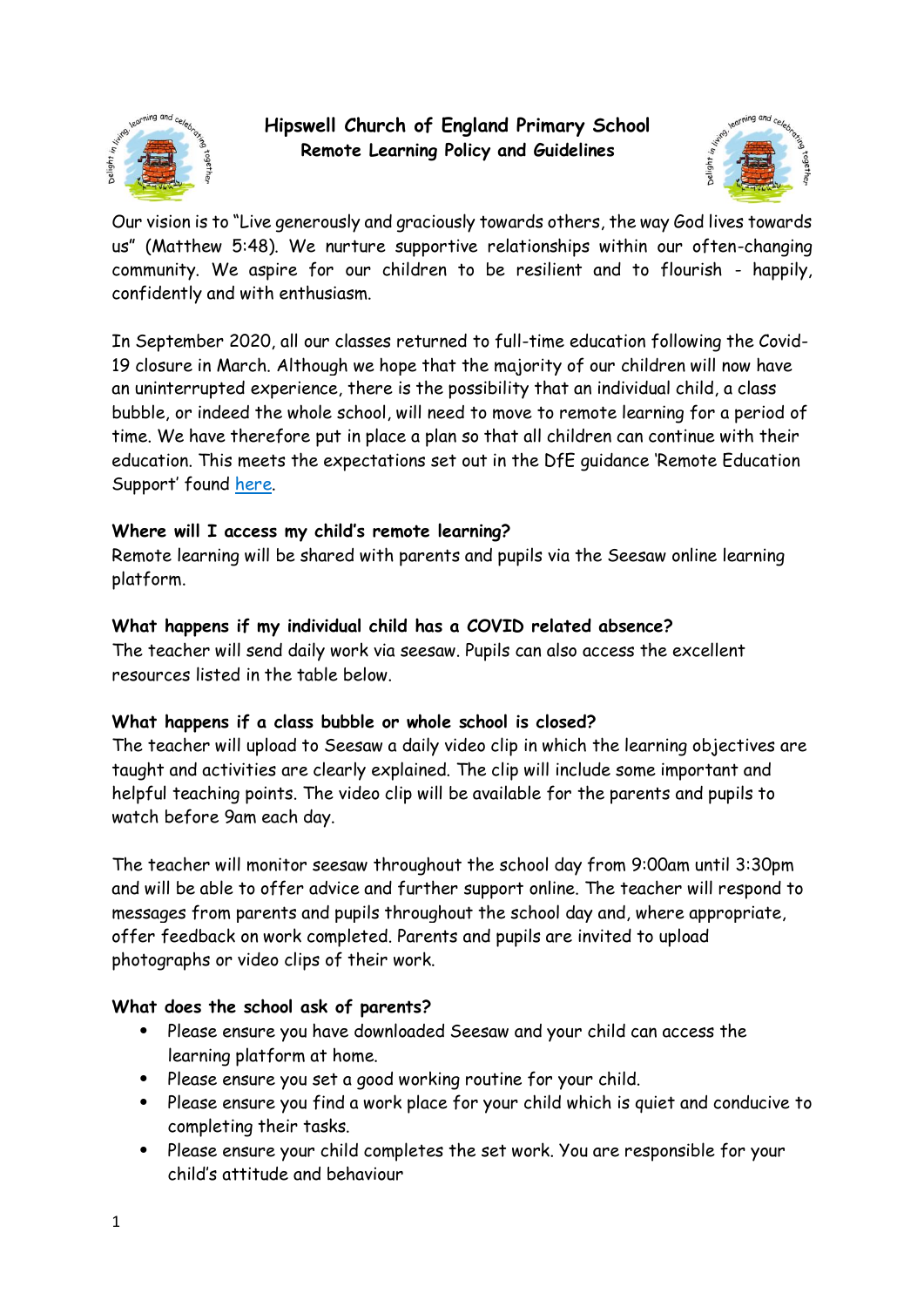## **What does the school ask of pupils?**

- Please listen carefully to the video clip from your teacher.
- Please stick to your daily timetable and routine.
- Please work quietly and focus on completing the set task.
- Please make sure other devices and apps are switched off while you are completing your set work.
- Please complete the set work to the best of your ability.
- Please ask for help from an adult if you need to.
- Please upload photographs or videos of your work to Seesaw.

## **What happens if we do not have access to technology?**

You can access Seesaw on mobile phones, tablets and laptops. If, however, a parent finds that they need access to technology to support home learning, please contact the school office.

### **Can the school send home paper copies of the set tasks?**

Paper copies may be requested through liaison with the class teacher and can be collected from the school office.

### **Which websites does the school recommend?**

There are many links we would recommend to you. We have listed some links below.

These links can be used to support an individual pupil who has a COVID related absence.

These links can be used to supplement the daily set work in the event of a class bubble or whole school closure.

| <b>SUBJECT</b>                | <b>WEB LINK</b>                                                                            | <b>DETAIL</b>                                                                                                            |
|-------------------------------|--------------------------------------------------------------------------------------------|--------------------------------------------------------------------------------------------------------------------------|
| Maths                         | https://whiterosemaths.com/homelearning/                                                   | Using White Rose<br>maths, children will<br>complete a session<br>which includes a video<br>and subsequent<br>questions. |
| Reading                       | https://www.oxfordowl.co.uk/please-log-in                                                  | Children are to read<br>from their own reading<br>book or download and<br>read a free e-book<br>from Oxford Owls.        |
| <b>Curriculum</b><br>subjects | https://www.bbc.co.uk/bitesize/this-terms-topics<br>https://classroom.thenational.academy/ | BBC Bitesize and the<br>Oak Academy contain<br>a range of different<br>subjects.                                         |

#### The daily timetable may include the following;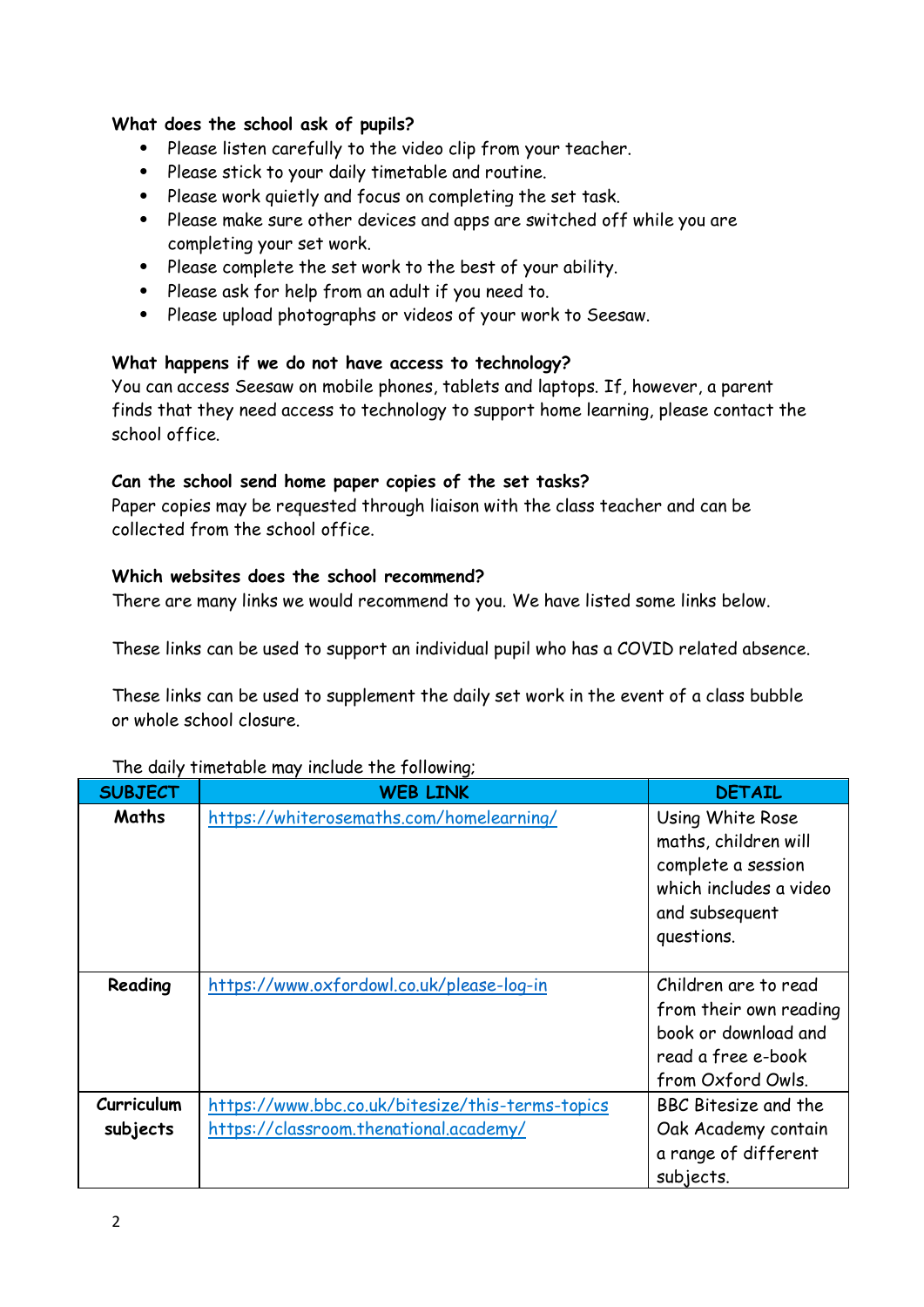## **BBC Bitesize**

[Bitesize](https://www.bbc.co.uk/bitesize/dailylessons) Daily has been developed by the BBC to provide new lessons every weekday for pupils from Year 1 to Year 10. Created in collaboration with teachers and educational experts, its videos and interactive activities cover core subjects and other topics on the school curriculum.

## **Oak National Academy**

The 'teaching content' will be provided to children through age appropriate video content on the DfE published list of educational resources site; from Oak [National](https://www.thenational.academy/) [Academy.](https://www.thenational.academy/) In their 'classroom' each lesson is an hour-long. They're delivered by a practising teacher, with a pre-recorded video as well as quizzes, worksheets and creative activities. It's all easy to use, there's no login or password, and you can access the lessons on any device; pupils only need materials they can find at home.

### **Contact with pupils/parents**

Parents are able to contact the school via telephone and the school email address. Parents are able to contact the class teacher via seesaw.

### **What happens if the class teacher is ill?**

The school will organise cover as soon as possible and will aim to ensure remote learning is not disrupted. Parents and pupils may also use the suggested list of sites in the table above.

#### **Safeguarding**

Please refer to Child Protection and Safeguarding Policy.

#### **Data protection**

When accessing personal data, all staff members will: only use their official school email account and connect to the school network and Management Information System using their school laptop only. Staff members are unlikely to need to collect and/or share personal data. However, if it does become necessary, staff are reminded to collect and/or share as little personal data as possible online. All data collection will be compliant with GDPR guidelines.

#### **Keeping devices secure**

All staff will take appropriate steps to ensure their devices remain secure. Computers should be locked if left inactive for a period of time. Operating systems must be up to date – always install the latest updates.

#### **Monitoring arrangements**

This policy will be reviewed by the Leadership Team as and when updates to remote learning are provided by the government.